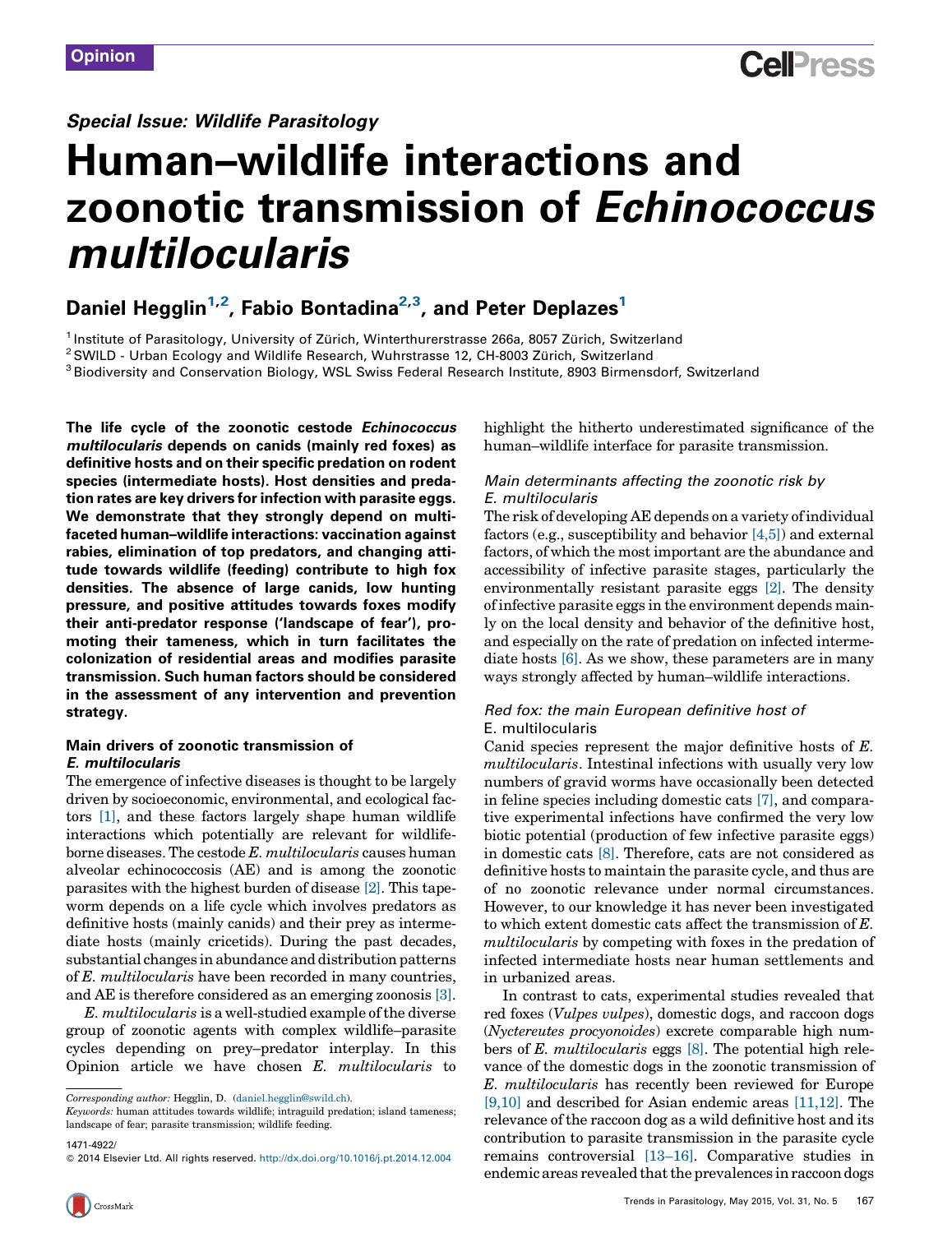were much lower than in foxes (examples in Bruzinskaite-Schmidhalter et al. [\[13\]\)](#page-5-0). Several behavioral traits indicate that raccoon dogs supposedly do not play a key role in maintaining the parasite cycle: they tend to defecate at few definite sites in latrines [\[17\]](#page-5-0) (low potential to disperse parasite eggs in vole habitats), they are less active on meadows and pastures (where vole species are abundant) [\[17,18\],](#page-5-0) and they reduce their activities or hibernate in cold winters [\[19\]](#page-5-0).

Different large canids seem to be highly susceptible to patent E. multilocularis infections. In Canada, coyotes (Canis latrans) can therefore play a key role in the cycle of E. multilocularis and be the relevant definitive host in urban and peri-urban areas [\[20–23\]](#page-5-0). Wolves (Canis lupus) [\[24,25\]](#page-5-0) and jackals (*Canis aureus*) [\[26,27\]](#page-5-0) were also identified as definitive hosts, and these species could be crucial for the maintenance of the parasite life cycle in regions where they are the predominant canid species. However, they generally are rare in Europe, and thus have limited significance with regard to zoonotic transmissions in most European countries. Nevertheless, the spatial behavior of these large canids with generally large home-ranges and the potential of long-distance dispersals [\[28\]](#page-5-0) supports the spread of the parasite.

The red fox (Vulpes vulpes) is highly susceptible to patent E. multilocularis infection and is a very effective predator of a wide range of cricetid species, which are known as predominant intermediate hosts. Contrary to racoon dogs, there is evidence that the marking behavior of foxes could play an important role in the transmission ecology. For example, in the city of Zurich, a surprisingly high number of fox feces (47 of 604) have been found directly on vole ground systems where signs of predation were observed [\[29\].](#page-5-0) Furthermore, the red fox is the canid species with the widest geographical range [\[30\]](#page-5-0). Therefore, the parasite life cycle is perpetuated to a large extent by red foxes in most ecological settings [\[2\]](#page-4-0), and we therefore focus on this species to highlight the relevance of human–wildlife interactions to the transmission dynamics of E. multilocularis.

#### Densities of final hosts determine the environmental contamination with parasite eggs

The prevalence of E. *multilocularis* in red foxes is often used as a proxy to describe the infection risk for AE in endemic areas [\[2,31\]](#page-4-0). However, this disregards the finding that environmental contamination with E. multilocularis eggs depends strongly on the worm burdens and the population densities of the definitive hosts [\[32,33\]](#page-5-0). For example, domestic dogs are important for human infections because of their close contact as companion animals. In addition, because of their high population density in urbanized areas  $[9]$ , they cansubstantially contribute to the overall productionof E. multilocularis eggs even in regions where prevalence rates in dogs are much lower than in foxes. In addition, the density of foxes varies within a wide range and is strongly affected by several human–wildlife interactions.

## Diseases and disease control programs are important determinants of fox densities

It is well known that fox population densities are driven by diseases such as mange or rabies. In Sweden and Great Britain, population declines of up to 95% have been recorded after outbreaks of mange, with long-lasting effects  $($ >15–20 years) on the affected populations [\[34,35\]](#page-5-0). Although it is difficult to assess the density of fox populations, and there is a lack of absolute density estimates over larger regions and longer time-periods [\[36\]](#page-5-0), hunting statistics give evidence that in many European countries fox populations started to strongly increase after successful implementation of baiting campaigns for oral rabies vaccination [\[37–40\]](#page-5-0). In Switzerland, for example, most rabies cases were recorded between 1972 and 1983 (>500 rabid foxes per year), before widespread oral vaccination campaigns became effective. At the end of the 1970s and the beginning of the 1980s, yearly hunting bags of roughly 10 000–12 000 foxes were recorded per year. These numbers increased to more than 40 000 in the mid 1990s, although the financial incentives and motivation of hunters to hunt foxes were decreasing during this period [\[38\]](#page-5-0). Similar patterns were also found in other European countries [\[39\].](#page-5-0) These observations provide clear evidence that fox population densities were negatively affected by the spread of rabies but positively by vaccine interventions.

#### Wildlife management

#### **Hunting**

It is apparent that human hunting activities can strongly affect wildlife populations. However, there is a broad debate to which extent hunting and culling measures are regulating and shaping red fox populations. Under strict conditions, intensive culling can reduce fox population densities even in extended areas [\[41\].](#page-5-0) However, it is well accepted that in most settings the regulation of fox populations on a larger scale is difficult to achieve [\[42\].](#page-5-0) Even in Australia, where introduced foxes are treated as pest species and poisoning programs are an accepted management method, control objectives are only partly achieved [\[43\]](#page-5-0). Legal hunting methods for native wildlife are much more restricted in Europe, and their application is controversially discussed [\[44–46\]](#page-5-0). Interestingly, intense hunting has profound effects on the population dynamics in the affected species, and this must be considered in regard to the dynamics of disease transmission [\[47\]](#page-5-0). For instance, culling can increase the proportion of sub-adult foxes, and this could increase the spatial dynamic of parasite transmission because sub-adults disperse over large distances [\[48,49\]](#page-5-0) and/or boost the parasite biomass because subadult foxes can harbor higher worm burdens [\[33,50\].](#page-5-0) This is in accordance with a recent French study where, in culled foxes from a peri-urban area of Nancy, the proportion of immature foxes and also the prevalence of  $E$ . multilocularis (after an initial slight decrease) increased to a significantly higher level than in control areas [\[51\].](#page-5-0)

#### From the 'landscape of fear' to the 'urban tameness'

Hunting activity on wildlife by humans can be considered as a type of predation on a prey species. Predation has not only the direct effect of mortality but results in various indirect effects on prey species. The mortality risk and additional disturbances increase vigilance, which competes with other fundamental activities such as browsing, foraging, or mating, and they restrict the spatial behavior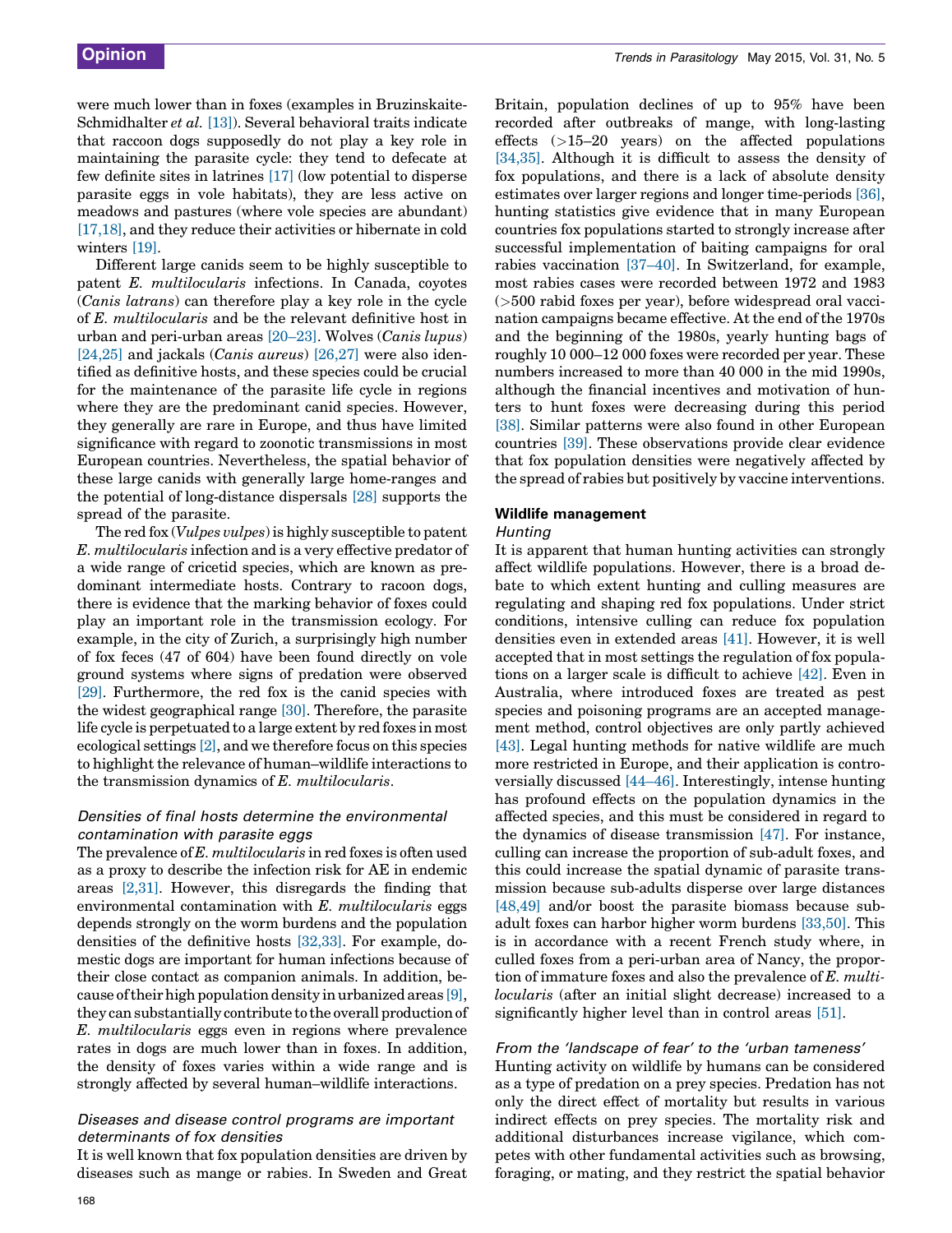and therewith limit access to essential resources which determine individual fitness and finally population dynamics [\[52,53\].](#page-5-0) In addition, hunting by humans induces behavioral changes in the affected prey species which indirectly affect their population dynamics. While traditional hunting aims to kill animals (which is hunting for mortality), Cromsigt et al. [\[54\]](#page-5-0) introduced the concept 'hunting for fear' when hunting focuses on the indirect effects of predation. However, to what extent hunting affects the antipredator behavior of foxes has surprisingly, to our knowledge, never been investigated. Cromsigt and co-authors point out that such behavioral changes can only be achieved if the hunted species has the opportunity to learn that the proximity to humans can be dangerous [\[54\]](#page-5-0). Such learning effects can probably be achieved for foxes that have a complex social behavior and live in social groups at high density. Furthermore, we assume that the effectiveness of this hunting concept strongly depends on the hunting techniques.

The concept of 'hunting for fear' is based on the broader concept of the 'landscape of fear' [\[55\]](#page-5-0), meaning that the perceived predation risk is a fundamental factor determining the anti-predator behavior and thus spatial and temporal distribution, habitat use, and finally also the population dynamics of wildlife. In fact, the 'landscape of fear' concept originates from Darwin – who observed that animals on remote islands were less afraid of people, permitting close approaches, a concept later referred to as 'island tameness' [\[56\].](#page-5-0) It postulates that wildlife reduces the costly escape behavior in the absence of strong natural selection of mortality by predators. A high predation risk can minimize the access to essential resources such as feeding places or resting sites, and thus not only limits the distribution of wildlife but also reduces the carrying capacity of its environment [\[57\]](#page-5-0). 'Island tameness' could have the opposite effect.

Although these concepts have been developed mainly in studies on lizards and ungulates, the underlying mechanism can be also observed in many other species [\[58\].](#page-5-0) A very evident phenomenon which can be explained by these concepts is the daily activity pattern of foxes. Generally, foxes are known as nocturnal, but in protected areas where foxes are not hunted, they quickly shift their activity pattern and become active during the daytime [\[59\]](#page-5-0). If hunting pressure increases vigilance and wariness, and thereby governs their activity cycle, the absence of hunting increases tameness of foxes which in turn allows them to colonize new habitats. Such new habitats are residential areas, which provide access to key resources – for example, abundant anthropogenic food and protected denning sites [\[35,40,60\]](#page-5-0). This access to abundant resources can significantly boost the population density, and it is therefore not surprising that the highest fox densities with  $>10$  adult foxes  $km^2$  are observed in urban areas [\[35,61,62\]](#page-5-0). This could at least partly be explained by the 'island tameness' phenomenon. In this context, we suggest the term 'urban tameness', a phenomenon which could be crucial for wildlife to exploit more efficiently the profitable resources in this strongly human-shaped environment, leading to extraordinarily high population densities as observed for urban foxes.

## The comeback of large carnivores: competition and intraguild predation

Interactions between predators that exploit similar resources frequently shape the distribution, behavior, and density of intraguild predators [\[63,64\].](#page-5-0) It is known that larger canid species do not tolerate smaller canid species in their habitat. As a consequence, wolves reduce densities of coyotes and coyotes negatively affect grey, swift, and red fox populations, by agonistic behavior, competition, or by direct predation [\[65,66\]](#page-6-0). In many areas of Europe, wolves and also lynx are returning as a result of better protection and active conservation programs. This might negatively affect fox populations [\[67–69\]](#page-6-0) and thus alter zoonotic transmission of E. multilocularis in those regions.

#### Human attitude

#### Changing attitude towards foxes

It is a well-known phenomenon that attitudes towards wildlife may sharply change over time. For example, the perception of wolves in Croatia changed within only a few years [\[70\]](#page-6-0). Foxes certainly have been regarded as pest species in earlier times [\[71\].](#page-6-0) Predation of foxes on livestock such as poultry was certainly a more severe economic threat to farmers in times when subsistence farming was common practice. During decades with rabies epizootic, all encounters with foxes were linked to fears of direct transmission of this life-threatening disease. In recent times a better economic situation, the fact that rabies disappeared from many European countries, and a general interest and desire in 'wilderness' has favored the positive image of the fox in Europe [\[72\]](#page-6-0). A public survey in the Czech Republic, France, Germany, and Switzerland revealed that 25% (Czech Republic) to 42% (Switzerland) of people gave a favorable opinion on foxes living in urban areas [\[73\].](#page-6-0)

#### Human behavior towards foxes affects their boldness

A positive attitude towards wildlife is linked not only to an interest in observing but also in many cases to attempts to interact with wild animals [\[74\].](#page-6-0) Wildlife authorities are increasingly confronted with problematic situations linked to reduced wariness of wild animals because they are actively fed by people [\[75\].](#page-6-0) It is not surprising that stories regularly arise in the mass media about tame foxes in residential areas approaching and interacting with people, or even entering apartments to explore the site or to search for food – often, subadult foxes are involved in these encounters. It seems that young foxes that grow up in urban environments learn that humans are beneficial and harmless.

From the animal welfare point of view, and because the efficacy of hunting is controversially discussed, nonlethal methods should be considered to deter foxes and to induce in foxes a behavior to avoid the close proximity to humans. Therefore, management practices that aim to reduce the contact between foxes and wildlife should include recommendations to keep foxes shy and to abstain from feeding [\[76\]](#page-6-0). New approaches to deter foxes are needed and the effectiveness of these methods should be evaluated.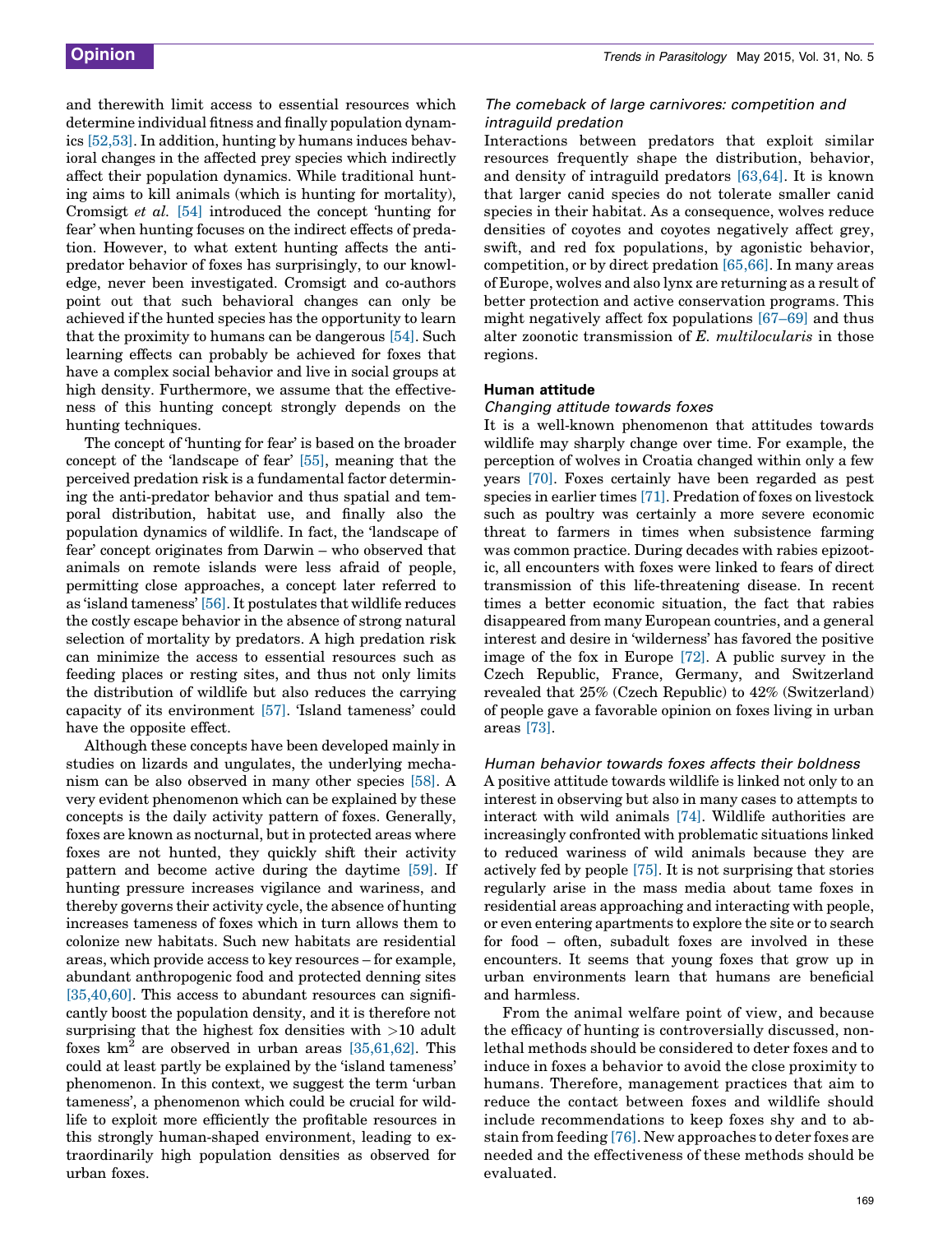#### Economic development and land use

#### The effect of anthropogenic food resources

Considering the processes outlined above, it is not surprising that long-term increases in fox population densities have also been recorded in regions where rabies has never been detected (e.g., Donaña National Park and the UK [\[39\]](#page-5-0)). In many regions the hunting bag today is much higher than in the period before the rabies epizootic. despite the fact that the motivation to hunt foxes is markedly reduced (low prizes for fox fur, higher regulation of hunting methods, lower acceptance of fox hunting). A likely very important driver for the long-term increase of many fox population is that foxes are opportunistic feeders, profiting from anthropogenic food resources which have increased during the past decades due to increased agricultural productivity and a throwaway mentality in prosperous economies. Especially in densely populated areas, the available food resources are enormous. For example, it has been shown in the city of Zurich that, on average, four households provide sufficient foodstuffs (rubbish, compost, etc.) to feed one adult fox [\[60\].](#page-5-0) By contrast, experimental food shortage by reducing anthropogenic food resources has been shown to be effective in reducing fox densities near villages [\[77\]](#page-6-0). Therefore, to understand the dynamics of fox populations it is crucial to determine to what extent they can access anthropogenic food resources and how access to food resources can be limited by counter-measures, for example, by using closed rubbish bins or by measures to reduce littering.

Less obvious, but important for zoonotic transmissions, is that urban foxes also shift their diet. They raise the amount of anthropogenic food in their diet in parallel with reduced predation on rodents. This explains why foxes in central urban areas frequently have a lower E. multilocularis prevalence than foxes in urban peripheries [\[62,78,79\]](#page-5-0).

#### Human land use as a determinant of intermediate host communities

The E. multilocularis cycle can only be completed locally if foxes have access to infected intermediate hosts. Vole availability and E. multilocularis prevalence in voles can vary strongly over time and within short distances because many species occur only in specific habitats and can undergo strong population cycles over time [\[80–82\]](#page-6-0). Especially in urbanized environments, where suitable intermediate-host habitats are patchily distributed within the small fox home-ranges, E. multilocularis prevalence in foxes can vary substantially at a local scale  $(<500 \text{ m } [79])$  $(<500 \text{ m } [79])$  $(<500 \text{ m } [79])$ .

The dynamic changes in land use in urban environments, but also agricultural practices and landscape management, strongly affect the composition of the rodent community. Such changes in the habitat of the intermediate hosts can increase the occurrence and frequency of E. multilocularis, and thus accelerate transmission dynamics to humans, resulting in increased incidence of human AE [\[83,84\]](#page-6-0). However, the density of suitable intermediate hosts does not necessarily directly affect the prevalence of E. multilocularis in definitive hosts [\[85\].](#page-6-0) Because foxes have a selective predation behavior (e.g., a preference for Microtus species [\[86\]\)](#page-6-0), some intermediate hosts are predated frequently even if they occur at low densities, thus buffering the effect of reduced supply of E. multilocularisinfected voles. Changes in land management practices have been shown to considerably enhance the incidence of human AE based on fundamental changes of rodent communities that favor suitable intermediate hosts for E. multilocularis [\[83,87,88\]](#page-6-0). Therefore, it is worth considering how land use, agricultural practice, and landscape management, especially in proximity to densely populated areas, could prevent the development of high densities of relevant intermediate hosts. It is likely that appropriate management of rodent habitats [\[89–91\]](#page-6-0), combined with other control measures such as traditional trapping and/or the promotion of vole-consuming raptors or owl species [\[92\]](#page-6-0), contributes within an integrated approach to reducing the risk of E. multilocularis infection and AE.

#### Concluding remarks

We feel that the consequences of human–wildlife interactions are still underestimated with regard to the transmission of parasitic zoonoses. As we have shown in the case of the well-documented parasite cycle of E. multilocularis, many factors act ([Figure](#page-4-0) 1) and interact with the distribution and abundance of this zoonotic agent, and thereby govern the risk of infection. While it is evident that the environmental parasite density (responsible for the infection risk) mainly depends on definitive host populations and on the predation rate of infected intermediate hosts, these parameters are strongly affected by multi-faceted human–wildlife interactions. These include spatial and temporal factors that influence host density, wildlife disease, and actions for their control, as well as the positive attitudes of people towards wildlife, which alter 'landscape of fear' of the definitive host and allow them to establish new habitats and to exploit new food resources ('urban tameness'). It includes intraguild interactions such as predation and competition. In addition, intermediate host communities are strongly affected by human–wildlife interactions because land use practices modify their habitats and landscape features shape the predation pattern of their predators.

An understanding of these human–wildlife interactions is of major importance in developing intervention strategies to minimize the risk of E. multilocularis infection and human AE. One approach is to target the parasite by the delivery of deworming baits for definitive hosts. However, it is difficult and expensive to control E. multilocularis on a larger scale and over a longer period by this measure [\[9\].](#page-4-0) Measures to control wild host species are discussed as alternative or supplementary intervention methods. However, the evaluation of such interventions should consider all possible side effects. For example, the effect of increased hunting pressure should carefully be evaluated not only with regard to its capacity to reduce the number of foxes but also regarding its effects on the spatial and demographic dynamics (e.g., higher dispersal rates [\[93\]](#page-6-0), higher proportion of juvenile foxes). In addition, it is important to critically scrutinize the effectiveness of reducing host densities because, for example, a reduction of intermediate host populations could possibly boost parasite transmission if foxes aggregate in small patches to prey on the rodent intermediate hosts.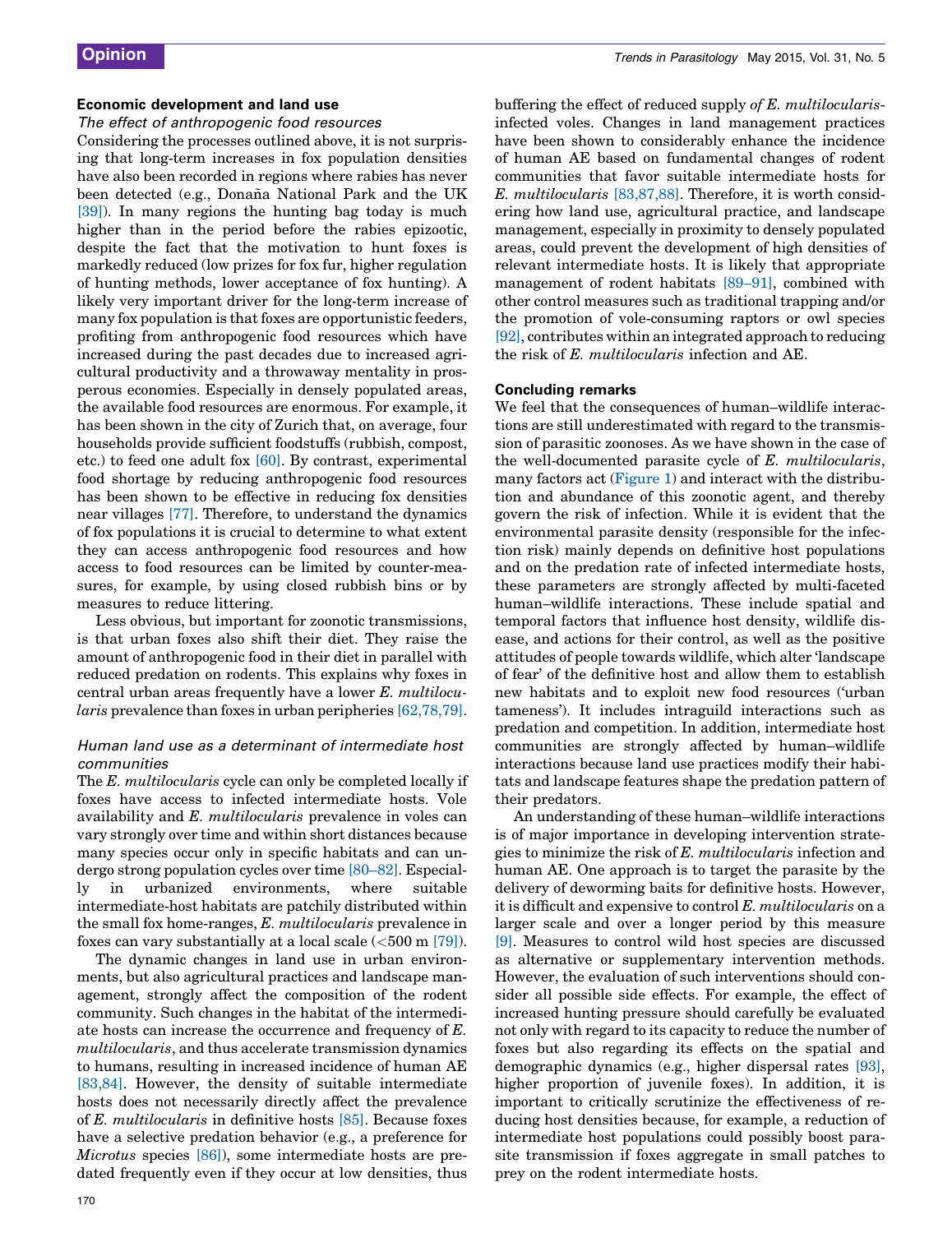<span id="page-4-0"></span>

Figure 1. Human-wildlife interactions affecting environmental Echinococcus multilocularis egg contamination of red foxes. The figure shows interactions between humans and wildlife (bold) that directly or indirectly (italic) affect fox densities and their predation on intermediate hosts (dark-grey ellipses), and thus the infection pressure of humans with infective E. multilocularis eggs in the environment (grey ellipses) and the risk of developing alveolar echinococcosis (AE). (A) Disease control: rabies vaccinations eliminate an important, density-dependent mortality factor and contribute to increased fox densities. (B) Human attitudes towards wildlife have different effects which directly or indirectly affect transmission pathways of E. multilocularis by shaping the population dynamics and behavior of foxes; for example, positive attitudes suggest that people tame foxes (b1) and foxes gain easy access to anthropogenic food resources in urbanized areas. It also affects the conservation (b2) and thereby the abundance of top predators such as wolves and lynx, which negatively affect fox densities (via the mechanisms of intraguild predation and landscape of fear, see text for further explanations). Human attitudes towards wildlife also determine the intensity and type of fox hunting. (C) Hunting practices can influence fox population dynamics in many ways. Direct control of fox numbers on a larger scale is difficult to achieve. Higher mortality via strong hunting pressure could decrease the numbers of foxes that excrete eggs on a regional scale, but could also increase the proportion of juvenile foxes which frequently have higher worm burdens, thereby increasing the spatial dynamics of a fox population and thus parasite transmission. If foxes learn that humans can be dangerous, hunting could keep foxes at a greater distance from humans and away from the rich food resources in human settlements. (D) Economic development and land use: increased productivity of agriculture and a throwaway mentality in prosperous economies lead to increased anthropogenic food supply for foxes, which contributes to increasing fox densities. Foxes contaminate the environment only with E. multilocularis eggs if they have access to susceptible intermediate hosts. The occurrence and abundance of many rodent species depend strongly on land use (agricultural practices, green space management).

The concept of the 'landscape of fear' helps in understanding which resources can be exploited by foxes and in considering the interface between the definitive host and humans. Correspondingly, we hypothesize that it is likely that wariness towards humans ('urban tameness') is relevant for the transmission of E. multilocularis to humans. As a consequence, promoting the wariness of foxes by public campaigns that ask people not to feed or tame foxes, and to keep at a distance, is a recommended part of every prevention strategy.

#### Acknowledgments

The authors thank Alexander Mathis for valuable comments on the manuscript. This work was supported by the Federal Food Safety and Veterinary Office (FSVO) of Switzerland, by the Emerging and Major Infectious Diseases of Livestock (EMIDA) ERA-NET framework, within the scope of the project EMIRO – The significance of rodent communities for the distribution of Echinococcus multilocularis: ecological and experimental investigations (grant number 1.12.18 EMIDA EMIRO).

#### References

1 Jones, K.E. et al. (2008) Global trends in emerging [infectious](http://refhub.elsevier.com/S1471-4922(14)00207-4/sbref0470) diseases. Nature 451, [990–993](http://refhub.elsevier.com/S1471-4922(14)00207-4/sbref0470)

- 2 Eckert, J. et al. (2011) Alveolar [echinococcosis](http://refhub.elsevier.com/S1471-4922(14)00207-4/sbref0475) (Echinococcus multilocularis) and neotropical forms of [echinococcosis](http://refhub.elsevier.com/S1471-4922(14)00207-4/sbref0475) (Echinococcus vogeli and [Echinococcus](http://refhub.elsevier.com/S1471-4922(14)00207-4/sbref0475) oligarthrus). In Oxford Textbook of Zoonoses Biology, Clinical Practice, and Public Health Control [\(Palmer,](http://refhub.elsevier.com/S1471-4922(14)00207-4/sbref0475) S.R. et al., eds), pp. 669–699, Oxford [University](http://refhub.elsevier.com/S1471-4922(14)00207-4/sbref0475) Press
- 3 Davidson, R.K. et al. (2012) The impact of globalisation on the distribution of Echinococcus [multilocularis](http://refhub.elsevier.com/S1471-4922(14)00207-4/sbref0480). Trends Parasitol. 28, 239–247
- 4 Gottstein, B. et al. (2001) Is high prevalence of [Echinococcus](http://refhub.elsevier.com/S1471-4922(14)00207-4/sbref0485) [multilocularis](http://refhub.elsevier.com/S1471-4922(14)00207-4/sbref0485) in wild and domestic animals associated with disease [incidence](http://refhub.elsevier.com/S1471-4922(14)00207-4/sbref0485) in humans? Emerg. Infect. Dis. 7, 408–412
- 5 Kern, P. et al. (2004) Risk factors for alveolar [echinococcosis](http://refhub.elsevier.com/S1471-4922(14)00207-4/sbref0490) in humans. Emerg. Infect. Dis. 10, [2088–2093](http://refhub.elsevier.com/S1471-4922(14)00207-4/sbref0490)
- 6 Raoul, F. et al. (2015) Trophic ecology, behaviour and host [population](http://refhub.elsevier.com/S1471-4922(14)00207-4/sbref0495) dynamics in Echinococcus [multilocularis](http://refhub.elsevier.com/S1471-4922(14)00207-4/sbref0495) transmission. Vet. Parasitol. (in [press\)](http://refhub.elsevier.com/S1471-4922(14)00207-4/sbref0495)
- 7 Deplazes, P. (2015) [Echinococcoses.](http://refhub.elsevier.com/S1471-4922(14)00207-4/sbref0500) In Parasitoses and Vector Borne Diseases of Cats [\(Beugnet,](http://refhub.elsevier.com/S1471-4922(14)00207-4/sbref0500) F. and Halos, L., eds), pp. 50–55 Merial, ISBN [978-2-9550805-0-4](http://refhub.elsevier.com/S1471-4922(14)00207-4/sbref0500)
- 8 Kapel, C.M.O. et al. (2006) [Reproductive](http://refhub.elsevier.com/S1471-4922(14)00207-4/sbref0505) potential of Echinococcus multilocularis in [experimentally](http://refhub.elsevier.com/S1471-4922(14)00207-4/sbref0505) infected foxes, dogs, raccoon dogs and cats. Int. J. [Parasitol.](http://refhub.elsevier.com/S1471-4922(14)00207-4/sbref0505) 36, 79–86
- 9 Hegglin, D. and Deplazes, P. (2013) Control of [Echinococcus](http://refhub.elsevier.com/S1471-4922(14)00207-4/sbref0510) [multilocularis](http://refhub.elsevier.com/S1471-4922(14)00207-4/sbref0510): strategies, feasibility and cost–benefit analyses. Int. J. [Parasitol.](http://refhub.elsevier.com/S1471-4922(14)00207-4/sbref0510) 43, 327–337
- 10 Deplazes, P. et al. (2011) Role of pet dogs and cats in the [transmission](http://refhub.elsevier.com/S1471-4922(14)00207-4/sbref0515) of helminthic zoonoses in Europe, with a focus on [echinococcosis](http://refhub.elsevier.com/S1471-4922(14)00207-4/sbref0515) and [toxocarosis.](http://refhub.elsevier.com/S1471-4922(14)00207-4/sbref0515) Vet. Parasitol. 182, 41–53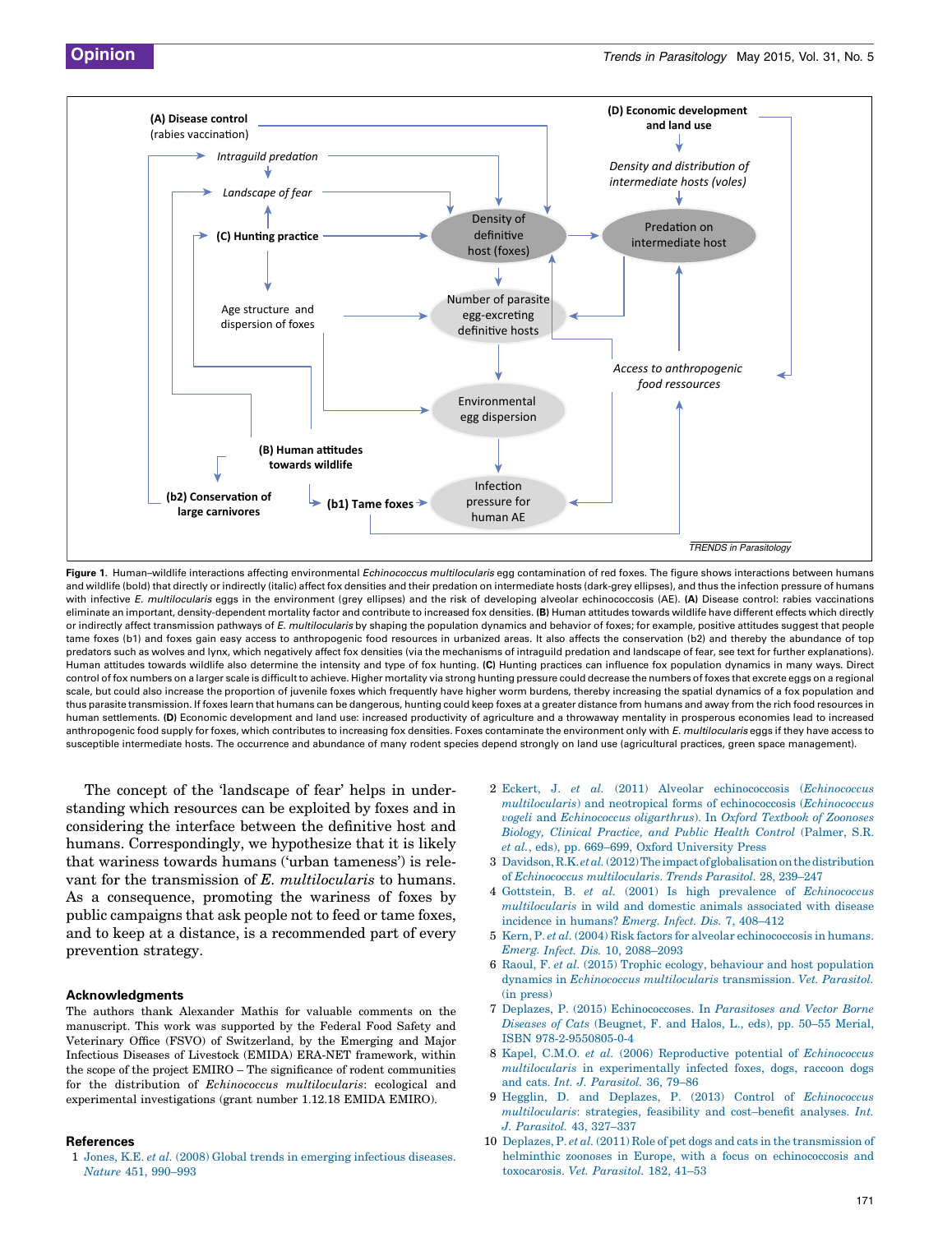- <span id="page-5-0"></span>11 Moss, J. et al. (2013) Reinfection studies of canine [echinococcosis](http://refhub.elsevier.com/S1471-4922(14)00207-4/sbref0520) and role of dogs in transmission of Echinococcus [multilocularis](http://refhub.elsevier.com/S1471-4922(14)00207-4/sbref0520) in Tibetan [communities,](http://refhub.elsevier.com/S1471-4922(14)00207-4/sbref0520) Sichuan, China. Parasitology 140, 1685–1692
- 12 Craig, P.S. (2006) Epidemiology of human alveolar [echinococcosis](http://refhub.elsevier.com/S1471-4922(14)00207-4/sbref0525) in China. Parasitol. Int. 55, [S221–S225](http://refhub.elsevier.com/S1471-4922(14)00207-4/sbref0525)
- 13 [Bruzinskaite-Schmidhalter,](http://refhub.elsevier.com/S1471-4922(14)00207-4/sbref0530) R. et al. (2012) Helminths of red foxes (Vulpes vulpes) and raccoon dogs (Nyctereutes [procyonoides](http://refhub.elsevier.com/S1471-4922(14)00207-4/sbref0530)) in Lithuania. [Parasitology](http://refhub.elsevier.com/S1471-4922(14)00207-4/sbref0530) 139, 120–127
- 14 Schwarz, S. et al. (2011) Estimated prevalence of [Echinococcus](http://refhub.elsevier.com/S1471-4922(14)00207-4/sbref0535) [multilocularis](http://refhub.elsevier.com/S1471-4922(14)00207-4/sbref0535) in raccoon dogs Nyctereutes procyonoides in northern [Brandenburg,](http://refhub.elsevier.com/S1471-4922(14)00207-4/sbref0535) Germany. Curr. Zool. 57, 655–661
- 15 Romig, T. (2009) Echinococcus [multilocularis](http://refhub.elsevier.com/S1471-4922(14)00207-4/sbref0540) in Europe state of the art. Vet. Res. [Commun.](http://refhub.elsevier.com/S1471-4922(14)00207-4/sbref0540) 33, S31–S34
- 16 Yimam, A.E. et al. (2002) Prevalence and intensity of [Echinococcus](http://refhub.elsevier.com/S1471-4922(14)00207-4/sbref0545) [multilocularis](http://refhub.elsevier.com/S1471-4922(14)00207-4/sbref0545) in red foxes (Vulpes vulpes schrencki) and raccoon dogs (Nyctereutes [procyonoides](http://refhub.elsevier.com/S1471-4922(14)00207-4/sbref0545) albus) in Otaru City, Hokkaido, Japan. Jpn. J. Vet. Res. 49, [287–297](http://refhub.elsevier.com/S1471-4922(14)00207-4/sbref0545)
- 17 Kauhala, K. and Salonen, L. (2012) Does a [non-invasive](http://refhub.elsevier.com/S1471-4922(14)00207-4/sbref0550) method latrine surveys – reveal habitat [preferences](http://refhub.elsevier.com/S1471-4922(14)00207-4/sbref0550) of raccoon dogs and [badgers?](http://refhub.elsevier.com/S1471-4922(14)00207-4/sbref0550) Mamm. Biol. 77, 264–270
- 18 [Baltrunaite,](http://refhub.elsevier.com/S1471-4922(14)00207-4/sbref0555) L. (2010) Winter habitat use, niche breadth and overlap between the red fox, pine marten and raccoon dog in [different](http://refhub.elsevier.com/S1471-4922(14)00207-4/sbref0555) [landscapes](http://refhub.elsevier.com/S1471-4922(14)00207-4/sbref0555) of Lithuania. Folia Zool. 59, 278–284
- 19 Zoller, H. and [Drygala,](http://refhub.elsevier.com/S1471-4922(14)00207-4/sbref0560) F. (2013) Activity patterns of the invasive raccoon dog (Nyctereutes [procyonoides](http://refhub.elsevier.com/S1471-4922(14)00207-4/sbref0560)) in North East Germany. Folia Zool. 62, [290–296](http://refhub.elsevier.com/S1471-4922(14)00207-4/sbref0560)
- 20 Catalano, S. et al. (2012) Echinococcus [multilocularis](http://refhub.elsevier.com/S1471-4922(14)00207-4/sbref0565) in Urban Coyotes, Alberta, Canada. Emerg. Infect. Dis. 18, [1625–1628](http://refhub.elsevier.com/S1471-4922(14)00207-4/sbref0565)
- 21 Hildreth, M.B. et al. (2000) Failure to identify alveolar [echinococcosis](http://refhub.elsevier.com/S1471-4922(14)00207-4/sbref0570) in trappers from South Dakota in spite of high [prevalence](http://refhub.elsevier.com/S1471-4922(14)00207-4/sbref0570) of Echinococcus [multilocularis](http://refhub.elsevier.com/S1471-4922(14)00207-4/sbref0570) in wild canids. J. Parasitol. 86, 75–77
- 22 Liccioli, S. et al. (2014) Spatial [heterogeneity](http://refhub.elsevier.com/S1471-4922(14)00207-4/sbref0575) and temporal variations in Echinococcus [multilocularis](http://refhub.elsevier.com/S1471-4922(14)00207-4/sbref0575) infections in wild hosts in a North American urban setting. Int. J. [Parasitol.](http://refhub.elsevier.com/S1471-4922(14)00207-4/sbref0575) 44, 457–465
- 23 Samuel, W. et al. (1978) [Helminths](http://refhub.elsevier.com/S1471-4922(14)00207-4/sbref0580) in coyotes (Canis latrans Say), wolves (Canis lupus L.), and red foxes ([Vulpes](http://refhub.elsevier.com/S1471-4922(14)00207-4/sbref0580) vulpes L.) of [southwestern](http://refhub.elsevier.com/S1471-4922(14)00207-4/sbref0580) Manitoba. Can. J. Zool. 56, 2614–2617
- 24 Martínek, K. et al. (2001) Echinococcus [multilocularis](http://refhub.elsevier.com/S1471-4922(14)00207-4/sbref0585) in European wolves (Canis lupus). [Parasitol.](http://refhub.elsevier.com/S1471-4922(14)00207-4/sbref0585) Res. 87, 838–839
- 25 Bagrade, G. et al. (2009) [Helminth](http://refhub.elsevier.com/S1471-4922(14)00207-4/sbref0590) parasites of the wolf Canis lupus from Latvia. J. [Helminthol.](http://refhub.elsevier.com/S1471-4922(14)00207-4/sbref0590) 83, 63–68
- 26 Beiromvand, M. et al. (2011) Detection of Echinococcus [multilocularis](http://refhub.elsevier.com/S1471-4922(14)00207-4/sbref0595) in carnivores in Razavi Khorasan province, Iran using [mitochondrial](http://refhub.elsevier.com/S1471-4922(14)00207-4/sbref0595) DNA. PLoS Negl. Trop. Dis. 5, [e1379](http://refhub.elsevier.com/S1471-4922(14)00207-4/sbref0595)
- 27 Széll, Z. et al. (2013) Echinococcus [multilocularis](http://refhub.elsevier.com/S1471-4922(14)00207-4/sbref0600) and Trichinella spiralis in golden jackals (Canis aureus) of Hungary. Vet. [Parasitol.](http://refhub.elsevier.com/S1471-4922(14)00207-4/sbref0600) 197, [393–396](http://refhub.elsevier.com/S1471-4922(14)00207-4/sbref0600)
- 28 Mercure, A. et al. (1993) Genetic [subdivisions](http://refhub.elsevier.com/S1471-4922(14)00207-4/sbref0605) among small canids: mitochondrial DNA [differentiation](http://refhub.elsevier.com/S1471-4922(14)00207-4/sbref0605) of swift, kit, and arctic foxes. Evolution [1313–1328](http://refhub.elsevier.com/S1471-4922(14)00207-4/sbref0605)
- 29 Stieger, C. et al. (2002) Spatial and [temporal](http://refhub.elsevier.com/S1471-4922(14)00207-4/sbref0610) aspects of urban transmission of Echinococcus [multilocularis](http://refhub.elsevier.com/S1471-4922(14)00207-4/sbref0610). Parasitology 124, 631–640
- 30 Macdonald, D.W. and Reynolds, J.C. (2008) Vulpes vulpes, The IUCN Red List of Threatened Species [\(http://www.iucnredlist.org/details/](http://www.iucnredlist.org/details/23062/0) [23062/0](http://www.iucnredlist.org/details/23062/0))
- 31 Romig, T. (2002) Spread of Echinococcus [multilocularis](http://refhub.elsevier.com/S1471-4922(14)00207-4/sbref0620) in Europe? In Cestode Zoonoses: [Echinococcosis](http://refhub.elsevier.com/S1471-4922(14)00207-4/sbref0620) and Cysticercosis (Craig, P. and [Pawlowski,](http://refhub.elsevier.com/S1471-4922(14)00207-4/sbref0620) Z., eds), pp. 65–80, IOS Press
- 32 Koenig, A. and Romig, T. (2010) Fox tapeworm [Echinococcus](http://refhub.elsevier.com/S1471-4922(14)00207-4/sbref0625) multilocularis, an [underestimated](http://refhub.elsevier.com/S1471-4922(14)00207-4/sbref0625) threat: a model for estimating risk of contact. Wildl. Biol. 16, [258–266](http://refhub.elsevier.com/S1471-4922(14)00207-4/sbref0625)
- 33 Hofer, S. et al. (2000) High prevalence of Echinococcus [multilocularis](http://refhub.elsevier.com/S1471-4922(14)00207-4/sbref0630) in urban red foxes (Vulpes vulpes) and voles (Arvicola [terrestris](http://refhub.elsevier.com/S1471-4922(14)00207-4/sbref0630)) in the city of Zurich, [Switzerland.](http://refhub.elsevier.com/S1471-4922(14)00207-4/sbref0630) Parasitology 120, 135–142
- 34 [Soulsbury,](http://refhub.elsevier.com/S1471-4922(14)00207-4/sbref0635) C.D. et al. (2007) The impact of sarcoptic mange Sarcoptes scabiei on the British fox Vulpes vulpes [population.](http://refhub.elsevier.com/S1471-4922(14)00207-4/sbref0635) Mamm. Rev. 37, [278–296](http://refhub.elsevier.com/S1471-4922(14)00207-4/sbref0635)
- 35 Baker, P.J. et al. (2000) Flexible spatial [organization](http://refhub.elsevier.com/S1471-4922(14)00207-4/sbref0640) of urban foxes, Vulpes vulpes, before and during an [outbreak](http://refhub.elsevier.com/S1471-4922(14)00207-4/sbref0640) of sarcoptic mange. Anim. Behav. 59, [127–146](http://refhub.elsevier.com/S1471-4922(14)00207-4/sbref0640)
- 36 Keuling, O. et al. (2010) The German wildlife [information](http://refhub.elsevier.com/S1471-4922(14)00207-4/sbref0645) system (WILD): [population](http://refhub.elsevier.com/S1471-4922(14)00207-4/sbref0645) densities and den use of red foxes (Vulpes

vulpes) and badgers (Meles meles) during [2003–2007](http://refhub.elsevier.com/S1471-4922(14)00207-4/sbref0645) in Germany. Eur. J. Wildl. Res. 57, [95–105](http://refhub.elsevier.com/S1471-4922(14)00207-4/sbref0645)

- 37 Artois, M. et al. (1997) [Simulation](http://refhub.elsevier.com/S1471-4922(14)00207-4/sbref0650) of rabies control within an increasing fox [population.](http://refhub.elsevier.com/S1471-4922(14)00207-4/sbref0650) Ecol. Model. 97, 23–34
- 38 [Breitenmoser,](http://refhub.elsevier.com/S1471-4922(14)00207-4/sbref0655) U. et al. (2000) The final phase of the rabies epizootic in [Switzerland.](http://refhub.elsevier.com/S1471-4922(14)00207-4/sbref0655) Schweiz. Arch. Tierheilkd. 142, 447–454 (in German)
- 39 Chautan, M. et al. (2000) Role of rabies in recent [demographic](http://refhub.elsevier.com/S1471-4922(14)00207-4/sbref0660) changes in red fox (Vulpes vulpes) [populations](http://refhub.elsevier.com/S1471-4922(14)00207-4/sbref0660) in Europe. [Mammalia](http://refhub.elsevier.com/S1471-4922(14)00207-4/sbref0660) 64, 391–410
- 40 Gloor, S. et al. (2001) The rise of urban fox populations in [Switzerland.](http://refhub.elsevier.com/S1471-4922(14)00207-4/sbref0665) Mamm. Biol. 66, [155–164](http://refhub.elsevier.com/S1471-4922(14)00207-4/sbref0665)
- 41 Heydon, M.J. and Reynolds, J.C. (2000) [Demography](http://refhub.elsevier.com/S1471-4922(14)00207-4/sbref0670) of rural foxes (Vulpes vulpes) in relation to cull intensity in three [contrasting](http://refhub.elsevier.com/S1471-4922(14)00207-4/sbref0670) regions of Britain. J. Zool. 251, [265–276](http://refhub.elsevier.com/S1471-4922(14)00207-4/sbref0670)
- 42 Baker, P.J. et al. (2002) Effect of British hunting ban on fox [numbers.](http://refhub.elsevier.com/S1471-4922(14)00207-4/sbref0675) [Nature](http://refhub.elsevier.com/S1471-4922(14)00207-4/sbref0675) 419, 34
- 43 Gentle, M.N. et al. (2007) Poisoning for [production:](http://refhub.elsevier.com/S1471-4922(14)00207-4/sbref0680) how effective is fox baiting in [south-eastern](http://refhub.elsevier.com/S1471-4922(14)00207-4/sbref0680) Australia? Mamm. Rev. 37, 177–190
- 44 Reynolds, J.C. (2004) Trade-offs between welfare, [conservation,](http://refhub.elsevier.com/S1471-4922(14)00207-4/sbref0685) utility and economics in wildlife [management](http://refhub.elsevier.com/S1471-4922(14)00207-4/sbref0685) – a review of conflicts, [compromises](http://refhub.elsevier.com/S1471-4922(14)00207-4/sbref0685) and regulation. Anim. Welf. 13, S133–S138
- 45 Littin, K.E. and Mellor, D.J. (2005) [Strategic](http://refhub.elsevier.com/S1471-4922(14)00207-4/sbref0690) animal welfare issues: ethical and animal welfare issues arising from the killing of [wildlife](http://refhub.elsevier.com/S1471-4922(14)00207-4/sbref0690) for disease control and [environmental](http://refhub.elsevier.com/S1471-4922(14)00207-4/sbref0690) reasons. Rev. Sci. Tech. 24, 767–782
- 46 Koenig, A. (2007) Fears, attitudes and opinions of [suburban](http://refhub.elsevier.com/S1471-4922(14)00207-4/sbref0695) residents with regards to their urban foxes: a case study in the [community](http://refhub.elsevier.com/S1471-4922(14)00207-4/sbref0695) of Grünwald – a suburb of Munich. Eur. J. Wildl. Res. 54, 101-109
- 47 Woodroffe, R. (2007) Effects of culling on badger [abundance:](http://refhub.elsevier.com/S1471-4922(14)00207-4/sbref0700) [implications](http://refhub.elsevier.com/S1471-4922(14)00207-4/sbref0700) for tuberculosis control. J. Zool. 274, 28
- 48 Harris, S. (1977) [Distribution,](http://refhub.elsevier.com/S1471-4922(14)00207-4/sbref0705) habitat utilization and age structure of a suburban fox (Vulpes vulpes) [population.](http://refhub.elsevier.com/S1471-4922(14)00207-4/sbref0705) Mamm. Rev. 7, 25–39
- 49 Harris, S. and [Trewhella,](http://refhub.elsevier.com/S1471-4922(14)00207-4/sbref0710) W.J. (1988) An analysis of some of the factors affecting dispersal in an urban fox (Vulpes vulpes) [population.](http://refhub.elsevier.com/S1471-4922(14)00207-4/sbref0710) J. Appl. Ecol. 25, [409–422](http://refhub.elsevier.com/S1471-4922(14)00207-4/sbref0710)
- 50 Morishima, Y. et al. (1999) [Coproantigen](http://refhub.elsevier.com/S1471-4922(14)00207-4/sbref0715) survey for Echinococcus [multilocularis](http://refhub.elsevier.com/S1471-4922(14)00207-4/sbref0715) prevalence of red foxes in Hokkaido, Japan. Parasitol. Int. 48, [121–134](http://refhub.elsevier.com/S1471-4922(14)00207-4/sbref0715)
- 51 Comte, S. et al. (2014) Fox culling against Echinococcus [multilocularis](http://refhub.elsevier.com/S1471-4922(14)00207-4/sbref0720), reverse [consequences.](http://refhub.elsevier.com/S1471-4922(14)00207-4/sbref0720) In ESCCAP Echinococcus 2014 (Deplazes, P. et al., eds), p. 26, [ESCCAP](http://refhub.elsevier.com/S1471-4922(14)00207-4/sbref0720)
- 52 Kotler, B.P. et al. (1994) The role of [predation](http://refhub.elsevier.com/S1471-4922(14)00207-4/sbref0725) in shaping the behavior, morphology and community [organization](http://refhub.elsevier.com/S1471-4922(14)00207-4/sbref0725) of desert rodents. Aust. J. Zool. 42, [449–466](http://refhub.elsevier.com/S1471-4922(14)00207-4/sbref0725)
- 53 Wolf, M. et al. (2007) [Life-history](http://refhub.elsevier.com/S1471-4922(14)00207-4/sbref0730) trade-offs favour the evolution of animal [personalities.](http://refhub.elsevier.com/S1471-4922(14)00207-4/sbref0730) Nature 447, 581–584
- 54 Cromsigt, J.P.G.M. et al. (2013) Hunting for fear: [innovating](http://refhub.elsevier.com/S1471-4922(14)00207-4/sbref0735) management of [human–wildlife](http://refhub.elsevier.com/S1471-4922(14)00207-4/sbref0735) conflicts. J. Appl. Ecol. 50, 544–549
- 55 Laundré, J.W. et al. (2010) The [landscape](http://refhub.elsevier.com/S1471-4922(14)00207-4/sbref0740) of fear: ecological [implications](http://refhub.elsevier.com/S1471-4922(14)00207-4/sbref0740) of being afraid. Open Ecol. J. 3, 1–7
- 56 Cooper, W.E. et al. (2014) Island [tameness:](http://refhub.elsevier.com/S1471-4922(14)00207-4/sbref0745) living on islands reduces flight initiation distance. Proc. Biol. Sci. 281, [20133019](http://refhub.elsevier.com/S1471-4922(14)00207-4/sbref0745)
- 57 Willems, E.P. and Hill, R.A. (2009) [Predator-specific](http://refhub.elsevier.com/S1471-4922(14)00207-4/sbref0750) landscapes of fear and resource [distribution:](http://refhub.elsevier.com/S1471-4922(14)00207-4/sbref0750) effects on spatial range use. Ecology 90, [546–555](http://refhub.elsevier.com/S1471-4922(14)00207-4/sbref0750)
- 58 Lima, S.L. and Dill, L.M. (1990) [Behavioral](http://refhub.elsevier.com/S1471-4922(14)00207-4/sbref0755) decisions made under the risk of predation: a review and [prospectus.](http://refhub.elsevier.com/S1471-4922(14)00207-4/sbref0755) Can. J. Zool. 68, [619–640](http://refhub.elsevier.com/S1471-4922(14)00207-4/sbref0755)
- 59 Servin, J. et al. (1991) [Activity](http://refhub.elsevier.com/S1471-4922(14)00207-4/sbref0760) pattern of the red fox *Vulpes vulpes* in Donana, SW Spain. Acta Theriol. 36, [369–373](http://refhub.elsevier.com/S1471-4922(14)00207-4/sbref0760)
- 60 [Contesse,](http://refhub.elsevier.com/S1471-4922(14)00207-4/sbref0765) P. et al. (2004) The diet of urban foxes (Vulpes vulpes) and the availability of [anthropogenic](http://refhub.elsevier.com/S1471-4922(14)00207-4/sbref0765) food in the city of Zurich. Switzerland. [Mamm.](http://refhub.elsevier.com/S1471-4922(14)00207-4/sbref0765) Biol. 69, 81–95
- 61 Gloor, S. (2002) The Rise of Urban Foxes (Vulpes vulpes) in Switzerland and Ecological and Parasitological Aspects of a Population in the Recently Colonised City of Zurich (PhD Thesis), University of Zurich.
- 62 Deplazes, P. et al. (2004) Wilderness in the city: the [urbanization](http://refhub.elsevier.com/S1471-4922(14)00207-4/sbref0775) of Echinococcus [multilocularis](http://refhub.elsevier.com/S1471-4922(14)00207-4/sbref0775). Trends Parasitol. 20, 77–84
- 63 Polis, G. et al. (1989) The ecology and evolution of intraguild [predation:](http://refhub.elsevier.com/S1471-4922(14)00207-4/sbref0780) potential [competitors](http://refhub.elsevier.com/S1471-4922(14)00207-4/sbref0780) that eat each other. Annu. Rev. Ecol. Syst. 20, [297–330](http://refhub.elsevier.com/S1471-4922(14)00207-4/sbref0780)
- 64 Palomares, F. and Caro, T.M. (1999) [Interspecific](http://refhub.elsevier.com/S1471-4922(14)00207-4/sbref0785) killing among [mammalian](http://refhub.elsevier.com/S1471-4922(14)00207-4/sbref0785) carnivores. Am. Nat. 153, 492–508